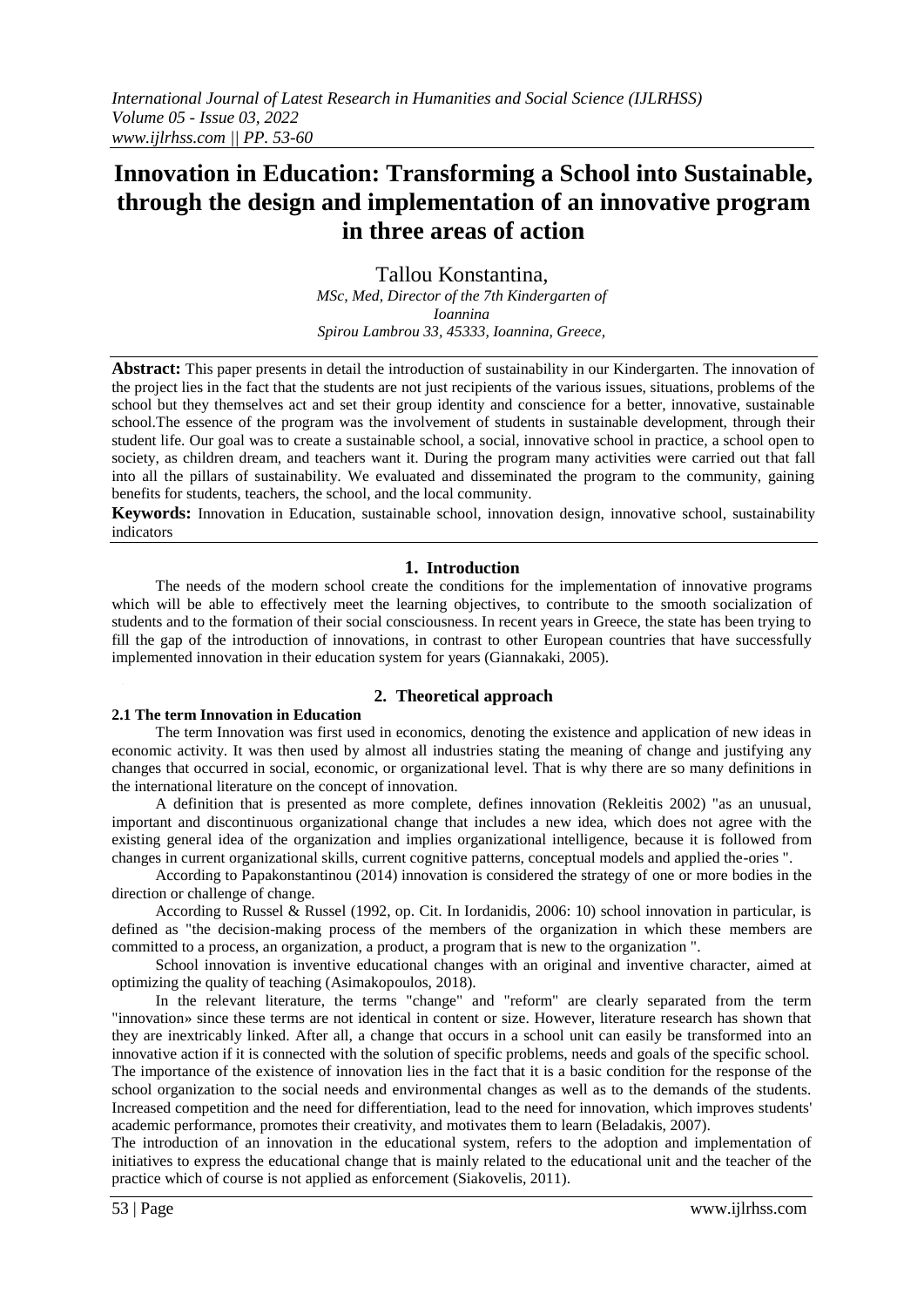#### *www.ijlrhss.com || PP. 53-60*

In addition, in Hoch 's article (2013) we read that innovation in a school unit is difficult to introduce, because it affects the ability of teachers to adapt to change and the ability to remain competitive in this change of environment. The school leadership also plays a catalytic role here in facilitating the ability of members to adapt to change and to link innovation with school practices.

#### **2.2. The Sustainable School**

The main idea for a sustainable school is to integrate sustainability into every aspect of school life (in administration, building management, learning-teaching process, commuting to and from school, school-toschool community relations, and ecological footprint) (Kalaitzidis, 2013)

The purpose of the sustainable school is for the children to understand the dimensions of sustainability and to become aware of environmental issues, but mainly to change the school itself so that it becomes a model for its students and the wider community, an organization that adopts sustainability in his daily practices and promotes it in all its forms. In other words, it applies the principles of sustainability in all three areas of its operation (pedagogical, social - organizational and environmental-economic) (AliKhan, 1996;Posch, 1998;Flogaiti & Daskolia, 2004). Specifically, the pedagogical sector concerns the curricula and the teaching process, the socio- organizational sector concerns the educational policy and the relations within the social context and the environmental-technical-economic sector concerns the environmental footprint, infrastructure, and equipment (Kalaitzidis, 2013).

In a Sustainable School, its structure and organization, ie all its structural and organizational elements (buildings and human resources), its functions (from the operation of the radiator to the teaching-learning process) and its relations (relations between teachers and students, relationships between school and local community, etc.) are designed and exist to ensure the well-being of education and the local community. In other words, it is a school that is based on communication and cooperation between all members of the school community and operates to serve the culture, the environment, the economy of natural resources and the wellbeing of the individual. Teamwork, flexibility, creativity, self -organization, critical thinking, systemic consideration, participation in the decision-making process and taking action, are key points on which the operation of such a school is based (http: // www. aeiforum.eu/index.php/el/).

The School as Sustainable promotes democracy and human rights, cultivates a team spirit, promotes collaborative processes, provides opportunities for everyone to engage with the public and manage them. In addition, it shapes active and creative citizens through experiential learning methods that activate them in the acquisition of knowledge. It enables everyone to care and intervene actively in their space, shaping the pedagogical criteria themselves. Consequently, Sustainable Schools function as living learning communities, through participatory processes of all their involved members: the management, the teachers, the students, the parents, the local community.

Thus, the Sustainable School lays its foundations in Education for Sustainable Development, promotes Health, Culture and Environmental protection, using the School Activities Programs as a springboard, to go beyond them in a holistic approach to its actions (Kalaitzidis, 2013).

#### **3. Description of Innovation**

This innovation covers recognized and existing needs of students and teachers. Amid the rapid political, economic, and social developments that are taking place at the international level, the traditional school is obliged to change its form and follow the new rhythms. It is gradually becoming more modern, flexible, and attractive, with the utilization of Technology being at the top of the learning process.

Our Kindergarten is located in a relatively degraded area on the outskirts of the city and until recently, it was an unknown, abandoned school, with teachers who did not choose it for an organic position, with parents who did not know or did not care about the work done there and with zero cooperation with Agencies and local actors. Environmental education programs were not implemented by any department and the students had never heard the word "environment" before. These problems were the special challenge to deal with the awareness of students and the region in general and the transformation of the school into a sustainable one.

Our vision was to create young, active citizens, who through actions and activities of environmental and noneducation, will actively deal with issues of Sustainable Development, will gain environmental awareness and skills capable of helping them as adults to become responsible, Active Citizens. Our concern was also to make the school a pole of environmental awareness and information of the local community.

#### **3.1. The idea-the need**

The main idea of the program was the integration of values and the idea of sustainability in all aspects of school life, from administration and the learning process, to building management, commuting to and from school, school relationships with the school and the wider local community.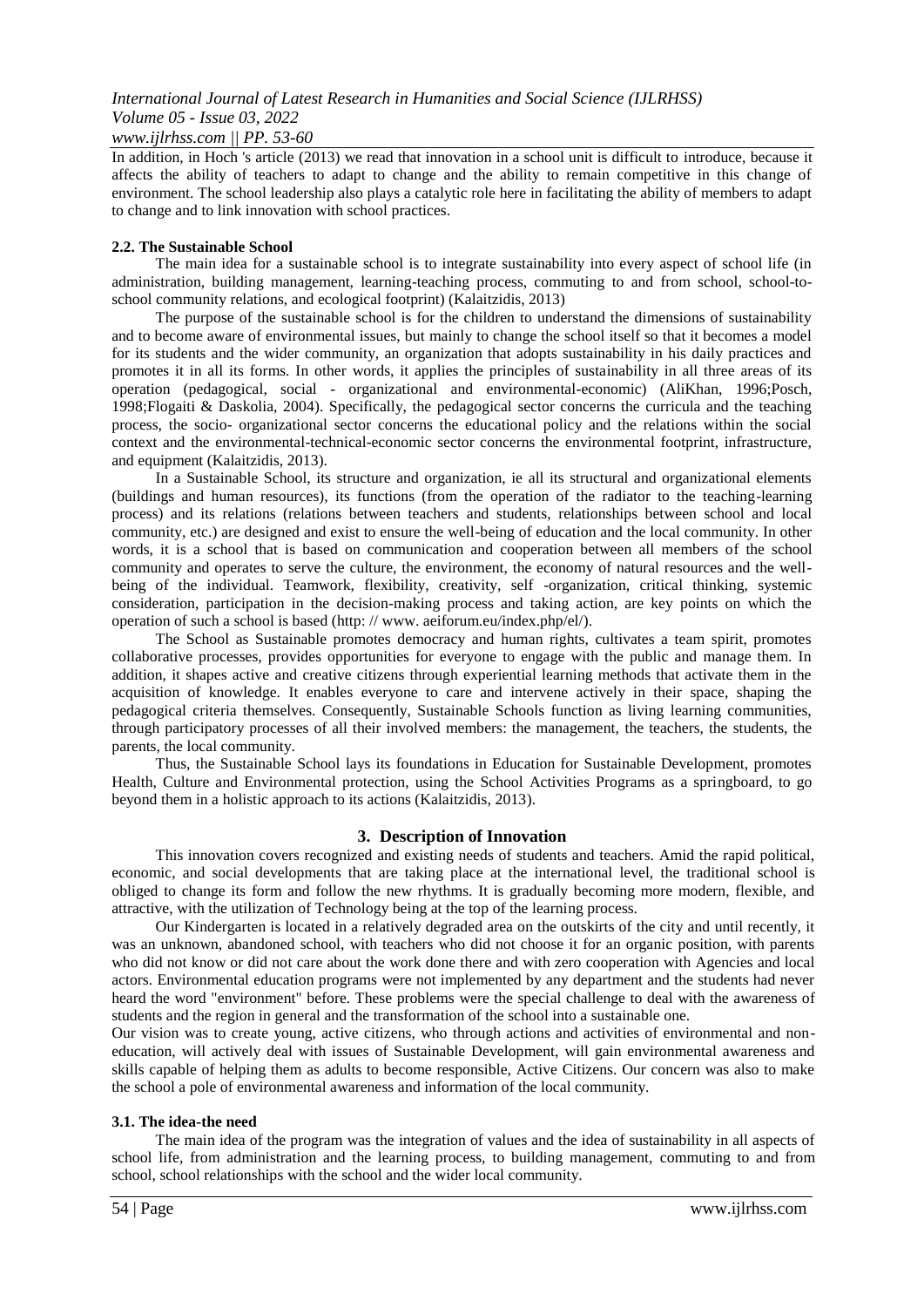## The characteristics of the Sustainable School can be classified into three interrelated and interdependent

areas:

The Pedagogical, the Social- organizational and the Environmental.

The Sustainable School has clearly rejected teacher- centrism definitively. He has introduced the studentcentered teaching method, enriched with other active teaching approaches (role-plays, dramatizations, simulations, etc.). Its key element is the active participation of the student and the change of the role of the teacher, from a transmitter of knowledge to a coordinator of the process for the discovery of knowledge. Another key feature of the Sustainable School is the introduction of technological innovations in the learning process.

The adoption of the collaborative teaching method even determines the arrangement of the desks and the positions of the students in the classroom, while this arrangement contributes to the change and improvement of the relations between the children, that is, it contributes to the overall improvement of the classroom climate. school climate. Participatory and student- centered teaching approaches develop students' skills and abilities for critical thinking, for understanding other cultures, for accepting the different, for a desire to participate in the community and for the development of a democratic consciousness.

Today's students are trapped in an educational system that causes them stress, fatigue and indifference. They have lost their mood for learning and their fun for school activities.

In addition, one of the needs of the modern school is the continuous training of its teachers based on the new data. In our program, all those involved in school life, will have the opportunity of continuous training and self -training, through online seminars, but also through mutual monitoring of the teachings of other colleagues. In addition, the hidden curriculum, and the invisible relationships between the school actors, make the school more productive, the image of the school more attractive, the teachers feel better with each other, the relationships between all the actors are more authentic. Aspects of this hidden curriculum are the optional school activities and their products, the reduction of the need for punishment, the reduction of incidents of violence at school, the desire of teachers to participate in educational visits, the improvement of school hygiene, etc.

Besides, 30-40% of our country's energy is consumed by buildings. School buildings in particular are very expensive in terms of heating because almost none were built with the principles of ecological construction. They also consume significant amounts of oil, electricity, water, paper and produce a lot of waste. A negligible percentage of the paper consumed ends up in recycling, resulting in the waste of trees and natural resources. Thus, schools are organizations that contribute to the greenhouse effect and the burden on the planet. That is why it is necessary to change the energy consumption of schools, and this is another goal of sustainability.

The socio-organizational area of the program includes leadership, the school's relationship with parents, the local community and agencies, teacher-student relationships, teacher-to-student, and student-to-student relationships. Each factor of the educational process has its own important role in this innovation.

The school principal should act as a leader. He is the one who has the vision, which he will pass on to the other teachers, students, and parents. He must plan and implement with sustainability in mind. It must adopt the democratic and participatory decision-making process, where everyone participates and has a say. Decisions will be taken by all parties involved, through discussion, voting, consultation, democratic and transparent procedures.

The leadership should create the right atmosphere of cooperation so that the whole school produces its own improvement plans and implements these plans with the participation of all (students, parents, associates).

Students talk about many important issues in school life. All children participate in discussions that concern them, voting, giving their opinion and learning the democratic ways of consultation.

Parents are actively involved in school life, supporting the school in various ways, without, of course, hindering its operation and without trying to replace the school's governing bodies. Collaboration with students' families, the school community, the local community, and social agencies plays an important role in the Plan.

The local government also has an important role in school life, through quarterly grants, the repair and improvement of school buildings, the support of school activities, the utilization of school programs, etc.

But the most important thing is the democratic operation of the Teachers' Association, whose decisions determine the essence of school life. The guarantee of a sustainable school is this democratic and pedagogical function of teachers. The role of teachers changes and from simple transponders of knowledge, they become companions of students and parents in the acquisition of knowledge. The climate inside and outside the classroom, the relations between them and the relations with the students and the parents, the type and the way of imposing the punishments, the acquaintance with the school programs, the opening of the school to the society etc. are issues that concern the teachers' association and that is why its role is so crucial. It should be a source of inspiration and to achieve this, it is necessary to provide it with a free, creative environment, an incubator of new approaches and ideas.

The program was easily integrated into the curriculum with a cross-curricular approach in all learning areas of the Curriculum. The children had the opportunity to expand their personal and social development through communication with each other as well as through their participation in collaborative activities.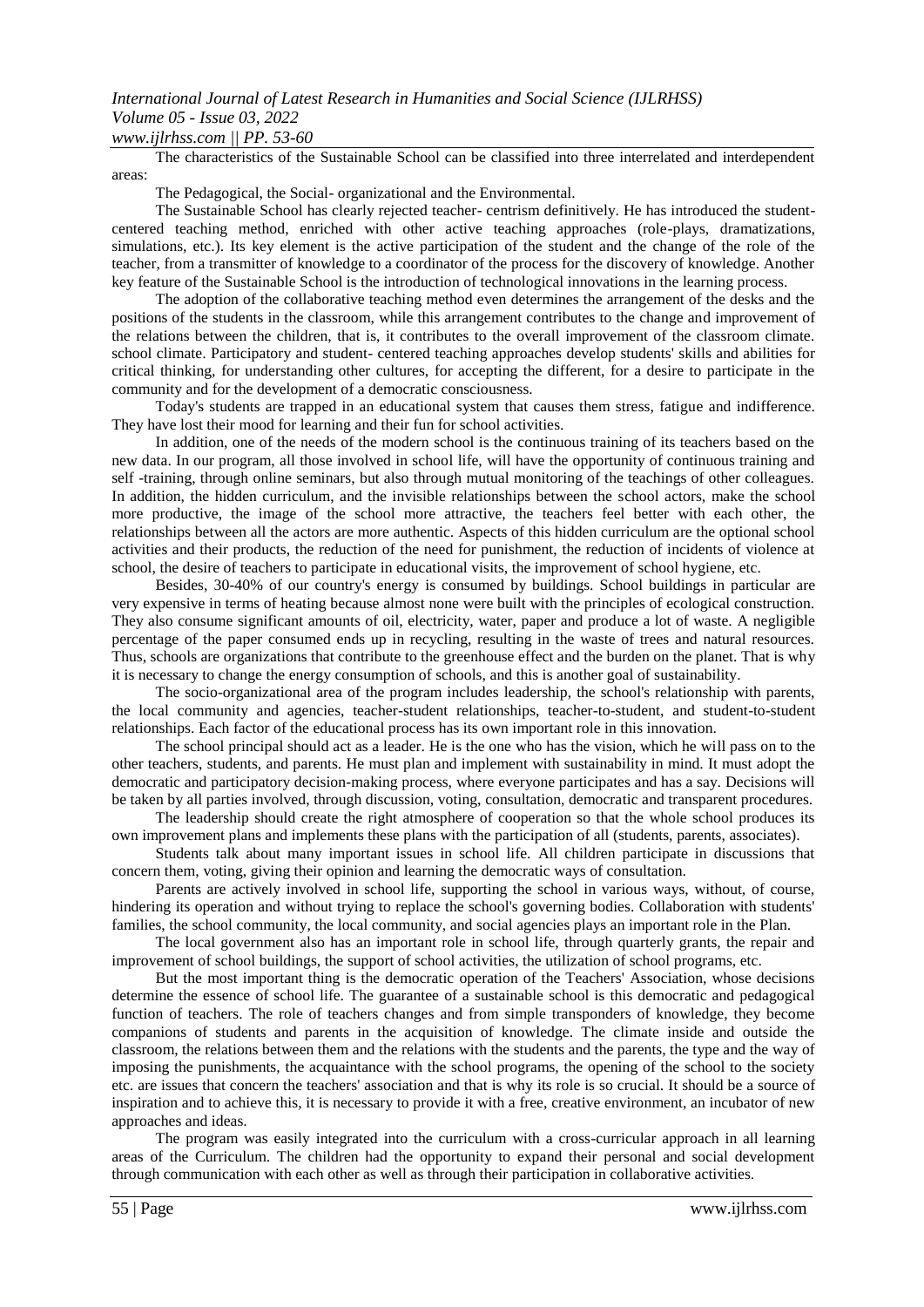#### *www.ijlrhss.com || PP. 53-60*

Moreover, one of the key elements of modern education is the development of citizens with active participation in environmental events and awareness of the environment and sustainability. Students' skills and abilities are improved, they learn through experiential ways of approaching knowledge and they act for a better world that concerns them all. The ability to think critically, to gather information from multiple sources, to evaluate sources, to know how to learn, is one of the basic elements that a student must acquire through school, according to the principles of modern education. This innovative program, enriching the Curriculum and contributing to the development of teaching objectives is moving in this direction.

#### **3.2. Expected results**

The implementation of this action, as a deliberate and systematic intervention, we believed would bring many important benefits to the entire school community.

Students will have the opportunity: to participate actively in issues that concern them and to become responsible, active citizens, with great confidence since in fact they undertake their own learning. To become aware of environmental issues through an attractive way of learning and to produce digital products of their own work, using the internet and web 2.0 tools.

Teachers will have the opportunity to collaborate and contribute to building active, democratic, responsible citizens, to learn new teaching methods and to become involved in knowledge, creating a framework for approaching concepts and practices that are environmentally friendly and sustainable.

Parents become learning companions, enter the school, collaborate, help and understand what exactly is going on there.

It is a program that triggers all stakeholders, who are called to adopt attitudes and characteristics of a member of a sustainable community, through an attractive and innovative approach.

In conclusion, we would say that the introduction of such an innovative program, we expect to bring about changes both at the individual (students, teachers, parents) and at the group level (school and local community). In general, the influence of the school is not limited to the narrow context of the school itself, but also extends to the wider social environment, ie it affects an important part of society.

#### **3.3. Selection Criteria**

In order for an innovation to be implemented, it must be possible to implement it. According to Fullan (2007), there are four criteria for the success of an innovation in educational organizations

- 1. The change must meet a specific and existing need of teachers and students in the educational process, so that there is strong and undiminished interest from those involved.
- 2. The requirements of innovation from the stakeholders should be clear, ie the role of everyone should be defined.
- 3. The change should positively affect the lives of those involved (students teachers) and give feelings of satisfaction and adequacy to all
- 4. There should be mobilization and cooperation interaction of all participants.

In order for an educational innovation to succeed, it is necessary to have:

- Commitment from stakeholders to support innovation and strive to integrate new members.
- Innovation to reflect the expectations of all involved and to provide opportunities for the use of all forces.
- The leader-manager should actively support innovation and cultivate a safe environment for all involved (Giannakaki , 2002).

Of course, there are criteria that determine the degree of sustainability in a school, ie **indicators** that indicate the success of a sustainable policy. The indicators can be qualitative or quantitative and should cover all three areas of sustainability.

So, in terms of the pedagogical sector, there are three indicators that we focused on:

- How many educational visits were made during the school year?
- How many in- school teacher training activities were organized in the school itself.
- How many events took place at the school with the cooperation of parents and Institutions and with an audience of parents and the local community.

Regarding the socio- organizational sector, we also have three metrics:

- Percentage of teachers who actively participate in the creation of the Sustainable Management Plan and the School Action Program.
- Social activities carried out by the school community inside and outside the school.
- Collaborations of the school with scientists, artists, NGOs and other local, national, or international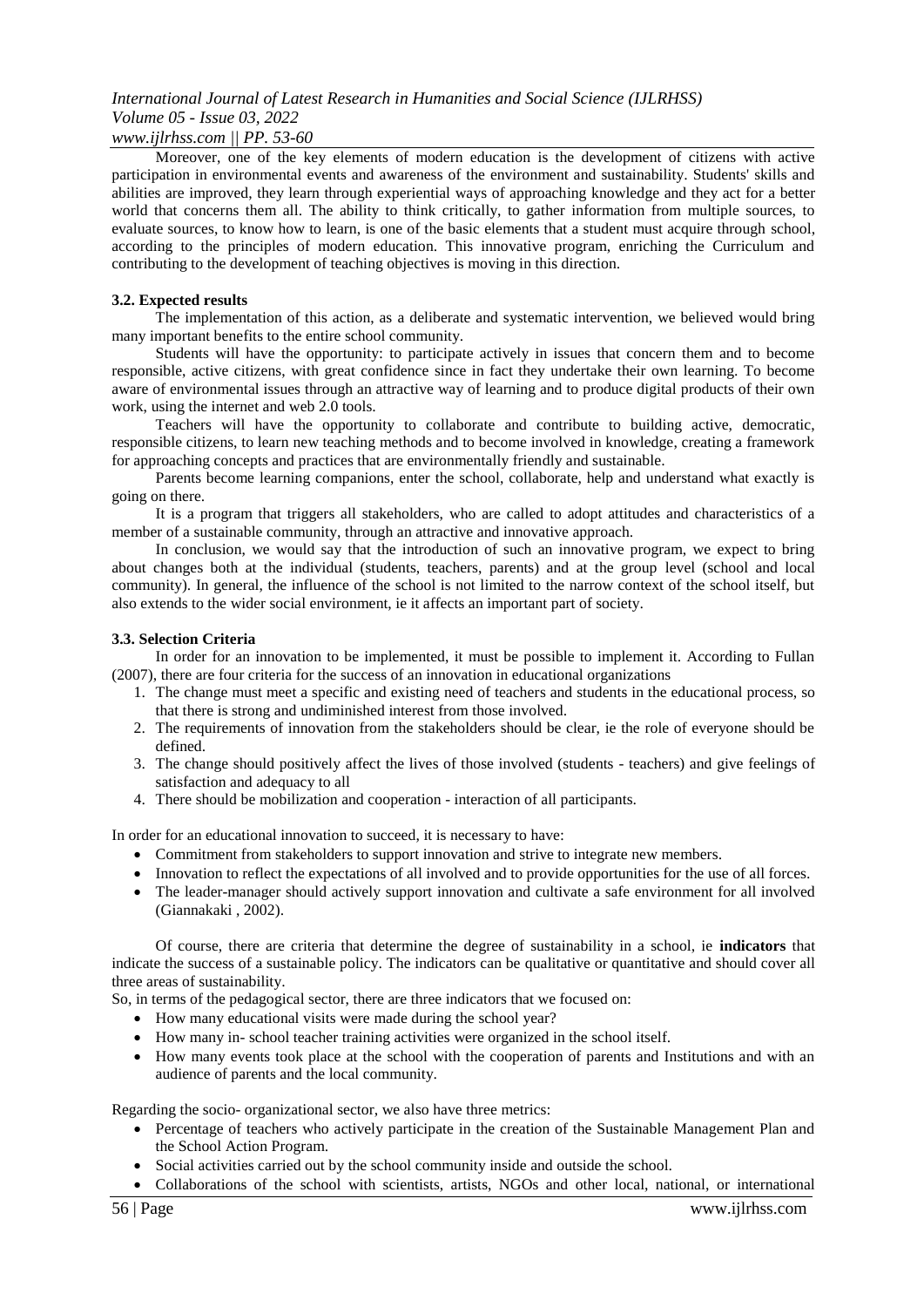#### *www.ijlrhss.com || PP. 53-60*

bodies.

Finally, the indicators with which we measured the successful development in the environmental sector, are:

- Materials given for recycling per student and teacher expressed in appropriate units of volume (weight, volume, pieces).
- Existence of a school garden
- Certificate of annual maintenance of the radiator
- Percentage reduction of the annual consumption of photocopy sheets per student and teacher.

The **target values** of these indicators differ depending on the stage we are at. Analytically, our goal was in the first year of implementation of the project, to make 5 visits and in the second year to exhaust the margins given to us by the Law, ie to reach 9 visits. To carry out 3 in- school training activities in the 1st year and in the 2nd <sup>year</sup>, 6. Finally, to implement 3 events with an audience in the 1st <sup>year</sup> and 7 events in the <sup>2nd.</sup>

Social sector: Our goal for the first index was, in the first year to actively participate 3 teachers and in the 2nd year all the teachers of the kindergarten, ie 6 teachers. For the second indicator, we aimed to carry out 5 social actions in the 1st <sup>year</sup> and 10 in the second. For the third indicator, to have cooperation with 20 Bodies in the 1st year and with 40 Bodies in the 2nd year.

Environmental sector: In <sup>the 1st</sup> year to be given for recycling 5 kg of materials per student and teacher and in the 2nd year, 10 kg. To operate a school garden from the 1st year and to create a greenhouse on the <sup>2nd.</sup> The radiator boiler should be maintained every year. To reduce in the 1st <sup>year</sup> the use of photocopy paper by 10% per student and teacher and in the 2nd <sup>year</sup> to reduce by 30%.

#### **3.4. Implementation Steps**

In every change / innovation there is always the risk of failure at every stage, from the adoption to the establishment of the innovation. Therefore, all factors that cancel the effort should be treated satisfactorily at all times.

According to Fullan (2007) the process of change consists of three phases: the **introduction of innovation, implementation, internalization.** The design provided for the existence of an appropriate information system, finding resources, informing, and preparing teachers, students, and parents. The timeline was necessary to check if the expected goals were achieved and to follow up on feedback and rescheduling.

Initially, all those involved had to decide to support the change and commit to its implementation, after recognizing and recording the current state of the school (weaknesses and strengths). Define the individual objectives, indicators and target values, the action plan, the division into groups and the description of the individual actions to meet the objectives.

During the implementation phase of the change, all actions had to be implemented, measurements made, the progress and progress of each project-action monitored, and the evaluation-feedback done in order to check the degree of satisfaction of the objectives but also to be adjusted. actions to improve our indicators. Also, to disseminate the results to the local and not only the community and events promoting the project.

Finally in the internalization phase, innovation was not considered something new in the school unit but has been established by all as a way of operating the school.

Responsible for monitoring the progress of actions and actions and to support and mobilize, it was decided to be the support team, consisting of students and a teacher-coordinator. The support team was the one who would ensure that everyone fulfills their duties successfully.

Regarding the schedule, the program was implemented over a period of two years with specific milestones as follows:

Each indicator directly or indirectly included a time dimension. Some indicators required frequent measurements, others monthly and others at different intervals. The duration of the measurement periods was from October to May each year. Based on this time period, all the plans of the year had to be made, the appropriate measurements had to be made and the school had to create the appropriate forms for the recording of the measurements.

It included the following landmarks per year:

- **1. Defining the individual goals that had to be achieved**
- **2. Dividing students into activity groups and appointing their coordinators**
- **3. Detailed description of the individual actions (grouping of indicators)**
- **4. Formulation of the schedule of actions-actions**
- **5. Distribution of responsibilities to the project implementation teams**
- **6. Finding partners**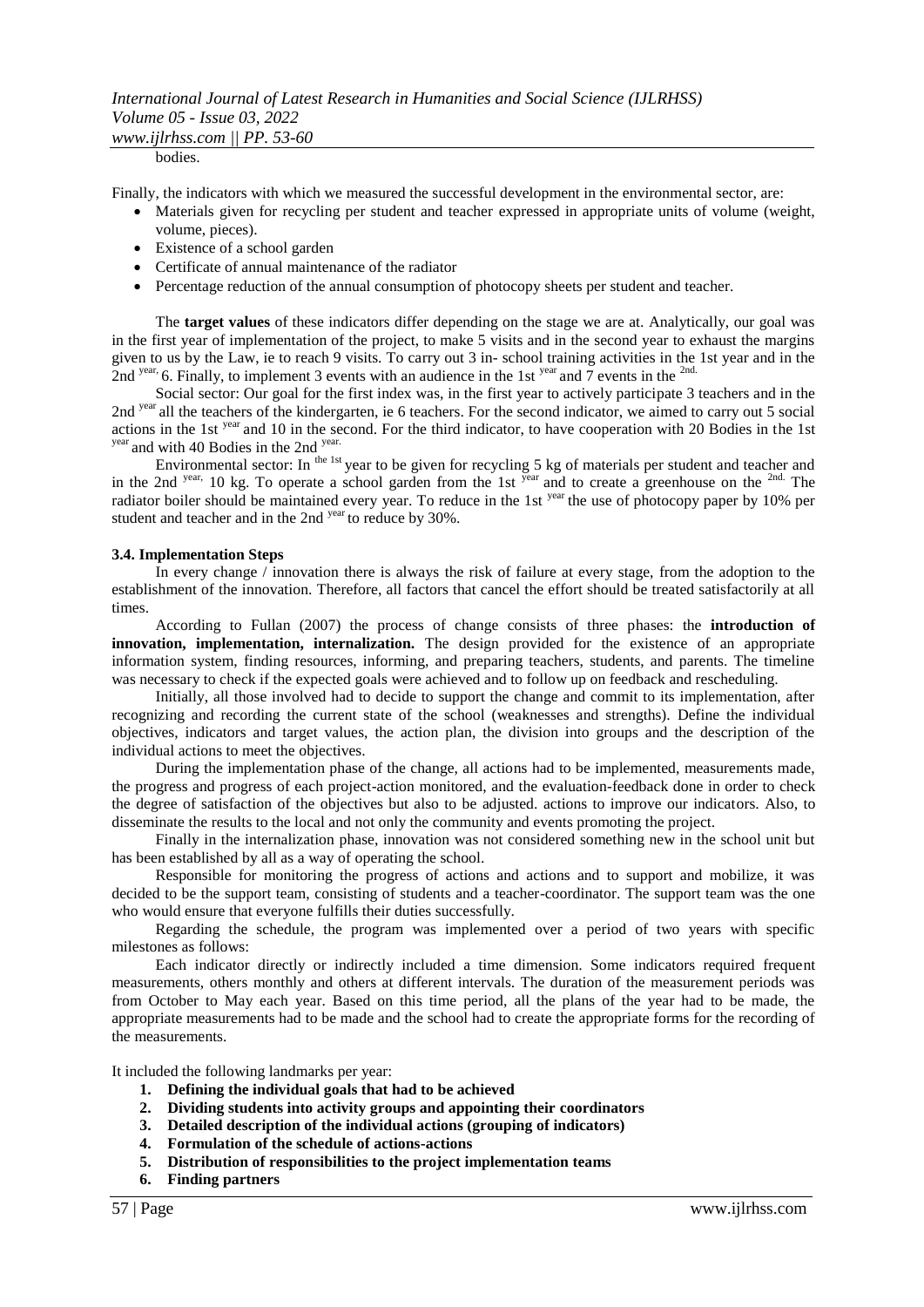*www.ijlrhss.com || PP. 53-60*

- **7. Monitoring the progress of each action**
- **8. Evaluation-feedback of the achievements based on the pre-defined objectives, actions for the improvement of the indicators**
- **9. Promotion events and publication of the results**

The table below shows the objectives, indicators, and measurement values of the indicators, as well as indicative actions that had to be taken to achieve the objectives. In between, of course, actions were taken to monitor the intermediate values of evolution of the phenomenon. The third year aimed to make innovation permanent in the school.

| <b>STRATEGIC</b>         | <b>INDICATORS OF</b>                             | <b>OBJECTIVE</b>                                 | <b>ACTIONS TO ACHIEVE</b>              |
|--------------------------|--------------------------------------------------|--------------------------------------------------|----------------------------------------|
| <b>GOALS</b>             | <b>INNOVATION</b>                                | <b>VALUES OF</b>                                 | <b>THE GOALS</b>                       |
|                          | <b>PROGRESS / SUCCESS</b>                        | <b>MEASUREMENT</b>                               |                                        |
|                          | <b>MEASUREMENT</b>                               | <b>INDICATORS</b>                                |                                        |
| <b>Pedagogical field</b> | How many educational                             | 5 / year (1st year)                              | <b>Visits to Museums,</b>              |
|                          | visits were made during the                      | $10$ / year (2nd year)                           | <b>Environmental Education</b>         |
|                          | school year?                                     |                                                  | <b>Institutions, Libraries,</b>        |
|                          |                                                  |                                                  | <b>Theaters, Local Institutions</b>    |
|                          | How many in-school                               | 3 actions in the 1st                             | Speech event with child                |
|                          | teacher training activities                      | year                                             | psychologist, event about              |
|                          | were organized in the school                     | 6 actions in the 2nd                             | digital security, event about          |
|                          | itself.                                          | year                                             | first aid.                             |
| 5/3                      | How many events took                             | 3 events in the 1st year                         | Creating a "trash art"                 |
|                          | place at the school with the                     | 7 events in the 2nd                              | exhibition with the                    |
|                          | cooperation of parents and                       | year                                             | participation of parents,              |
|                          | Institutions and with an                         |                                                  | Theatrical and games at the            |
|                          | audience of parents and the                      |                                                  | end of the year with the               |
|                          | local community.                                 |                                                  | participation of parents,              |
|                          |                                                  |                                                  | creation of an open-air library        |
|                          |                                                  |                                                  | in the yard.                           |
| Social-                  | Percentage of teachers who                       | Participation of 3                               | The aim is for a satisfactory          |
| organizational           | actively participate in the                      | educators (1st year)                             | number of teachers to                  |
| sector                   | creation of the Sustainable                      | Participation of 6                               | participate in the first year          |
|                          | Management Plan and the                          | educators (2nd year)                             | and for the entire teaching            |
|                          | School Action Program.                           |                                                  | staff in the second year.              |
|                          | Social activities carried out                    | 5 actions (1st year)                             | Collect food for needy families,       |
|                          | by the school community                          | 10 actions (2nd year)                            | collect toys for the Ark of the        |
|                          | inside and outside the                           |                                                  | World, raise money for                 |
|                          | school.                                          |                                                  | <b>UNICEF</b> , participate in Action  |
|                          |                                                  |                                                  | Aid programs                           |
|                          | Collaborations of the school                     | 10 Institutions (1st)                            | Lake Management Agency,                |
|                          | with scientists, experts,                        | year)                                            | <b>Forest Office, City Hall, Green</b> |
|                          | artists, Non-Governmental                        | 20 Institutions (2nd                             | Service of the Municipality,           |
|                          | Organizations and other                          | year)                                            | <b>Environmental Group of</b>          |
|                          | local, national or                               |                                                  | Ioannina, Paguristas, Let's Do         |
| <b>Environmental</b>     | international bodies.                            |                                                  | It Greece, Eco Schools                 |
|                          | Materials given for                              | 5kg / student (1st year)<br>10 kg / student (2nd | Recycling of paper, batteries,         |
| Sector                   | recycling per student and                        |                                                  | plastic lids, composting               |
|                          | teacher expressed in                             | year)                                            |                                        |
|                          | appropriate units of volume                      |                                                  |                                        |
|                          | (weight, volume, pieces).<br>Recycling of paper, | Creation of a school                             | School garden, vegetable               |
|                          | batteries, plastic lids,                         | garden (1st year)                                | garden, herb garden,                   |
|                          | composting                                       | Greenhousecreation                               | greenhouse                             |
|                          |                                                  | (2nd year)                                       |                                        |

| Table 1. Innovation-Learning |
|------------------------------|
|                              |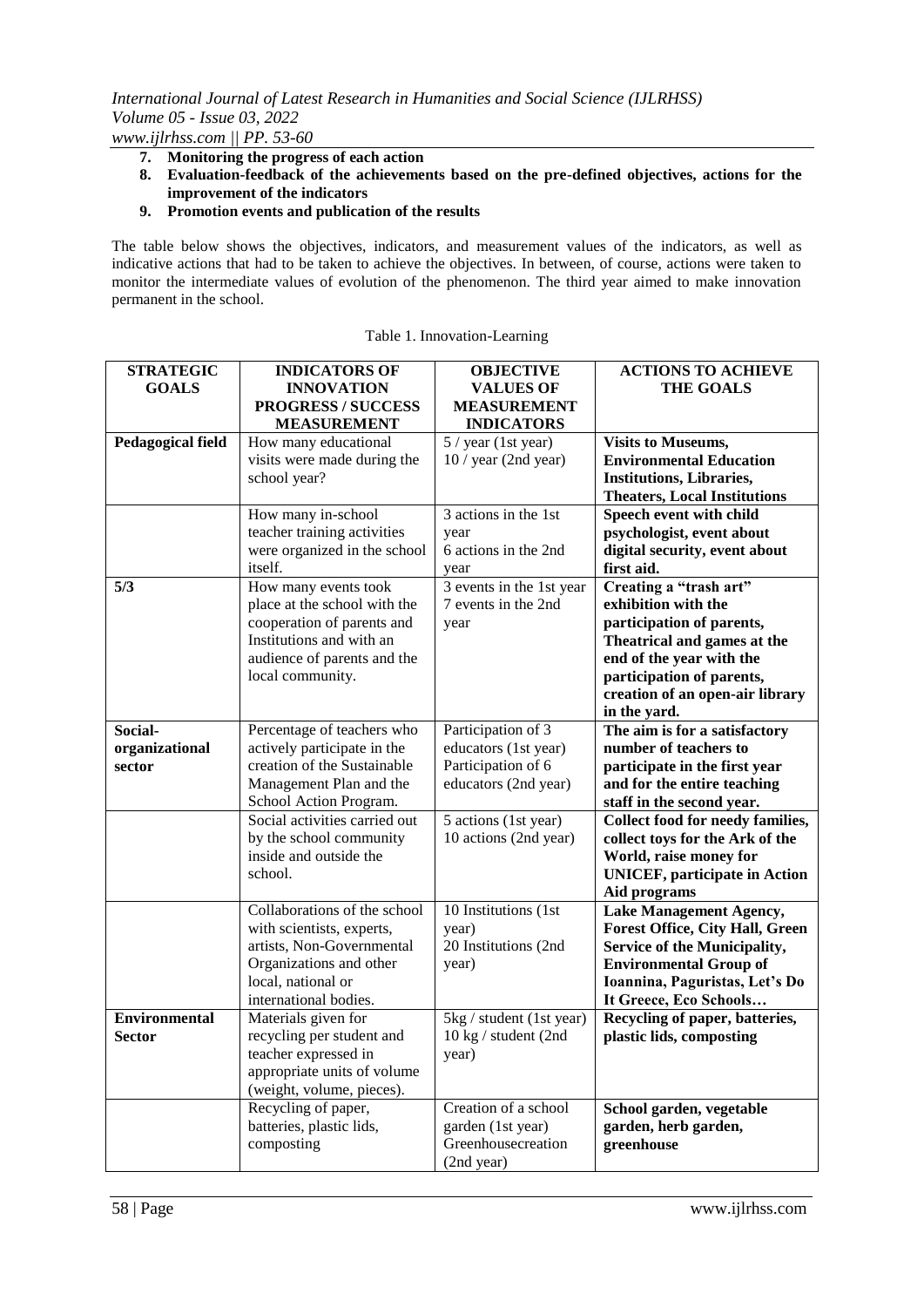*www.ijlrhss.com || PP. 53-60*

| Percentage reduction of the | 10% reduction per  | Less use of photocopies and |
|-----------------------------|--------------------|-----------------------------|
| annual consumption of       | student (1st year) | worksheets and more         |
| photocopy sheets per        | 30% reduction per  | evaluation through          |
| student and teacher.        | student (2nd year) | experiential actions        |

### **4. Evaluation**

Evaluation of the introduction of innovation was done at all stages. Evaluation indicators were the effectiveness of the objectives of the introduction of the innovation, the reliability, the security, the usability of the application. All the above indicators were constantly evaluated through observation, interviews, and questionnaires, where the degree of satisfaction was measured (too much, too much, too little, not at all).

So, there was an initial, intermediate, and final evaluation and analysis and feedback was done at all times.

At the end of each school year, each group had to present to the whole school its action (planning, implementation, actions-actions, evaluation of results) and an assessment of the positive and negative experiences gained by its members. The presentation was made with the SWOT analysis (strengths, weaknesses, opportunities, threats).

Everything that the school gained from the effort to turn towards sustainability, was presented at the end of the two years throughout the school and local community, in a big event-celebration, which was attended by all those who contributed to it: stu-dents, teachers, parents, Institutions, NGOs, etc. At this celebration, the final evaluation was made, feelings and thoughts were expressed about participating in such an innovation, they congratulated each other and the achievements of all were presented.

## **5. Conclusions**

Based on the Theory of Activity and the belief that learning is the result of interaction, the aim was too "open" the school to the wider community and to extend the learning environment outside the classroom, by applying the formal, non-formal and non-formal teaching, according to which the natural, social and cultural environment was utilized as a primary source of knowledge.

During the design and implementation phase of the educational intervention, action research and field research were applied, while the socio -cultural approach of science teaching, new technologies / educational robotics, engineering, arts, and mathematics were used as methodological tools.

In the empirical part, a brainstorming session took place and through democratic processes proposed activities related to the topic were submitted by the students themselves, the teachers and in some cases by the parents. This was followed by the conceptual mapping of the subject using the Kidspiration software, in which the speech and the image coexist, a fact that facilitates the students' first reading stage. This open-source software was enriched during the formative evaluation and was additionally used in the final evaluation of the knowledge and skills acquired by the students during the implementation of the action.

The project was implemented in our Kindergarten for two consecutive years and the benefits were above and beyond our expectations. Our students for the first time in school participated in a similar program, took an active part in the sustainable team of the school community, worked in groups, found information, developed their imagination through construction and discussion, made new friends from distant schools with a different way. As creators and stakeholders, they participated in collaborative and experiential activities, recorded suggestions, suggested solutions, came in contact with nature, took an interest in the environment, cleaned it, were in-spired by it and painted it, cared for their own school, felt a strong team, were interested in the supply of materials (paper, ink) in waste reduction, in the recycling of materials, in the composting of organic waste, etc. (G. Fermeli, E. Fuseki, 2014). The consequence of all the above was the reduction of the ecological footprint of the school.

Thus, the students became constructors and co -creators of knowledge, which boost-ed their selfconfidence and autonomy throughout the program.

The teachers, we worked in the context of the virtual interactive classroom, we shared our ideas, our goals, and our lesson, we collaborated with other colleagues from our school to carry out actions for a green and sustainable school. All this helped us to improve our teaching methods, to go beyond the closed limits of the classroom and to work with parents and Institutions, boosting the reputation of the school and earning respect for it.

The main destabilizing factors in the implementation of our innovation were many with the most important being the resistance of some teachers to change and the commitment to the current situation and the safety of the routine. Also, the lack of information and training on the new data in education but also the risk of failure led to negativity on the part of some teachers. Some other factors can be considered as the lack of time but also the workload, as well as the resistance to the imposition of changes from outside.